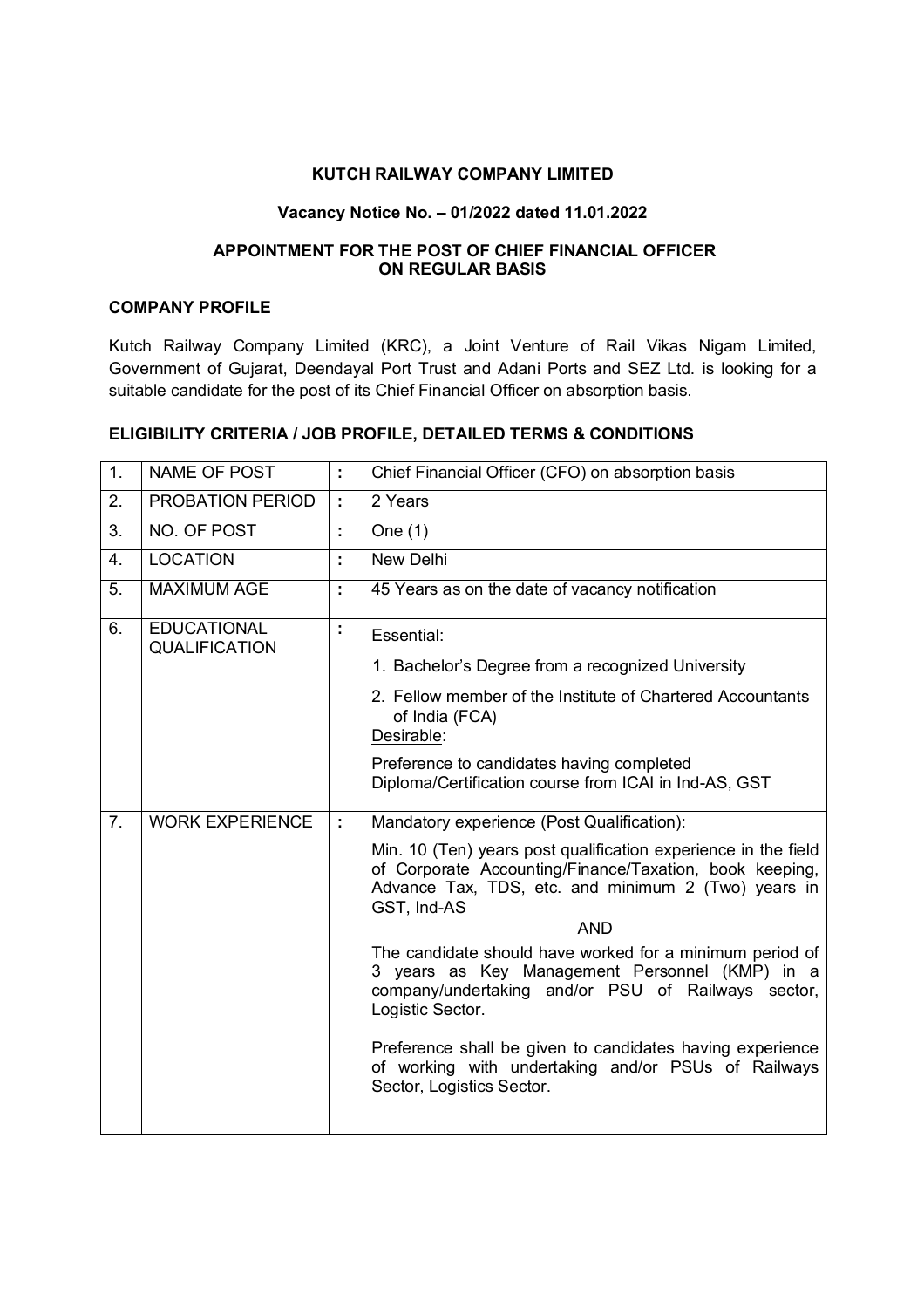| $\overline{8}$ . | <b>OTHER SKILLS</b>                                                    |    | Well conversant in latest Computer/IT skills and its<br>applications.                                                                                                                                                                                                                                                                                                         |  |
|------------------|------------------------------------------------------------------------|----|-------------------------------------------------------------------------------------------------------------------------------------------------------------------------------------------------------------------------------------------------------------------------------------------------------------------------------------------------------------------------------|--|
|                  |                                                                        |    | Excellent communications skills - written, verbal,<br>presentation, Fluency in English                                                                                                                                                                                                                                                                                        |  |
|                  |                                                                        |    | Strong organizational, analytical and interpersonal skills.                                                                                                                                                                                                                                                                                                                   |  |
| 9.               | <b>JOB PROFILE</b>                                                     | ÷  | • Timely Preparation of Quarterly/Half yearly/Annual<br>Financial Statements in format prescribed<br>under<br>Companies Act, 2013 along with Significant Accounting<br>Policies and Notes to the Accounts in Compliance with<br>the applicable Accounting Standards (IND-AS).<br>Co-<br>with<br><b>Banks</b><br>for Bank Loan related<br>ordination<br>compliances, payments. |  |
|                  |                                                                        |    | • Co-ordination with Auditors of the Company for Statutory<br>Audit, Internal Audit, Tax Audit, CAG Audit, etc.<br>Preparation and submission of all documents as per<br>requirements of Auditors and preparation of replies to<br>Audit observations.                                                                                                                        |  |
|                  |                                                                        |    | • Scrutiny of Contractors bills, all third party payments,<br>and checking of Monthly revenue and O&M sheets<br>received from Western Railway.                                                                                                                                                                                                                                |  |
|                  |                                                                        |    | • Preparation of bank reconciliation statements.                                                                                                                                                                                                                                                                                                                              |  |
|                  |                                                                        |    | • Responsible for Budgeting, Forecasting & Cost control<br>Responsible for all regulatory and statutory compliances<br>related to Accounts/Finance/Taxation/Audit etc.                                                                                                                                                                                                        |  |
|                  |                                                                        |    | Assessment and timely payment of GST, TDS, Advance<br>Tax etc., and filing of necessary monthly, quarterly, half<br>yearly and annual returns.                                                                                                                                                                                                                                |  |
|                  |                                                                        |    | Responsible for the overall functions of Finance and<br>Accounts of the Company including Funds Management.<br>Any other work as may be assigned from time to time by<br>the management.                                                                                                                                                                                      |  |
| 10.              | <b>DESIGNATION &amp;</b><br>SCALE OF PAY (IDA<br><b>SCALES OF PAY)</b> |    | Deputy General Manager (DGM) Grade E-5<br>Scale of pay $(80,000 - 2,20,200)$                                                                                                                                                                                                                                                                                                  |  |
| 11.              | <b>EMOLUMENTS</b>                                                      | t, | As per the policy of the Company under IDA Scales of Pay                                                                                                                                                                                                                                                                                                                      |  |
| 12.              | <b>SELECTION</b><br><b>PROCESS</b>                                     | t, | The selection will be through Interview & Personal<br>interaction by the Interview Panel on the basis of eligibility,<br>experience,<br>qualification &<br>performance<br>during<br>Interview/Interaction.                                                                                                                                                                    |  |
|                  |                                                                        |    | Note:                                                                                                                                                                                                                                                                                                                                                                         |  |
|                  |                                                                        |    | fulfilling<br>eligibility<br>Mere<br>the<br>terms<br>and<br>conditions/requirement/qualification will not vest any right on<br>the candidates to be called for Interview.                                                                                                                                                                                                     |  |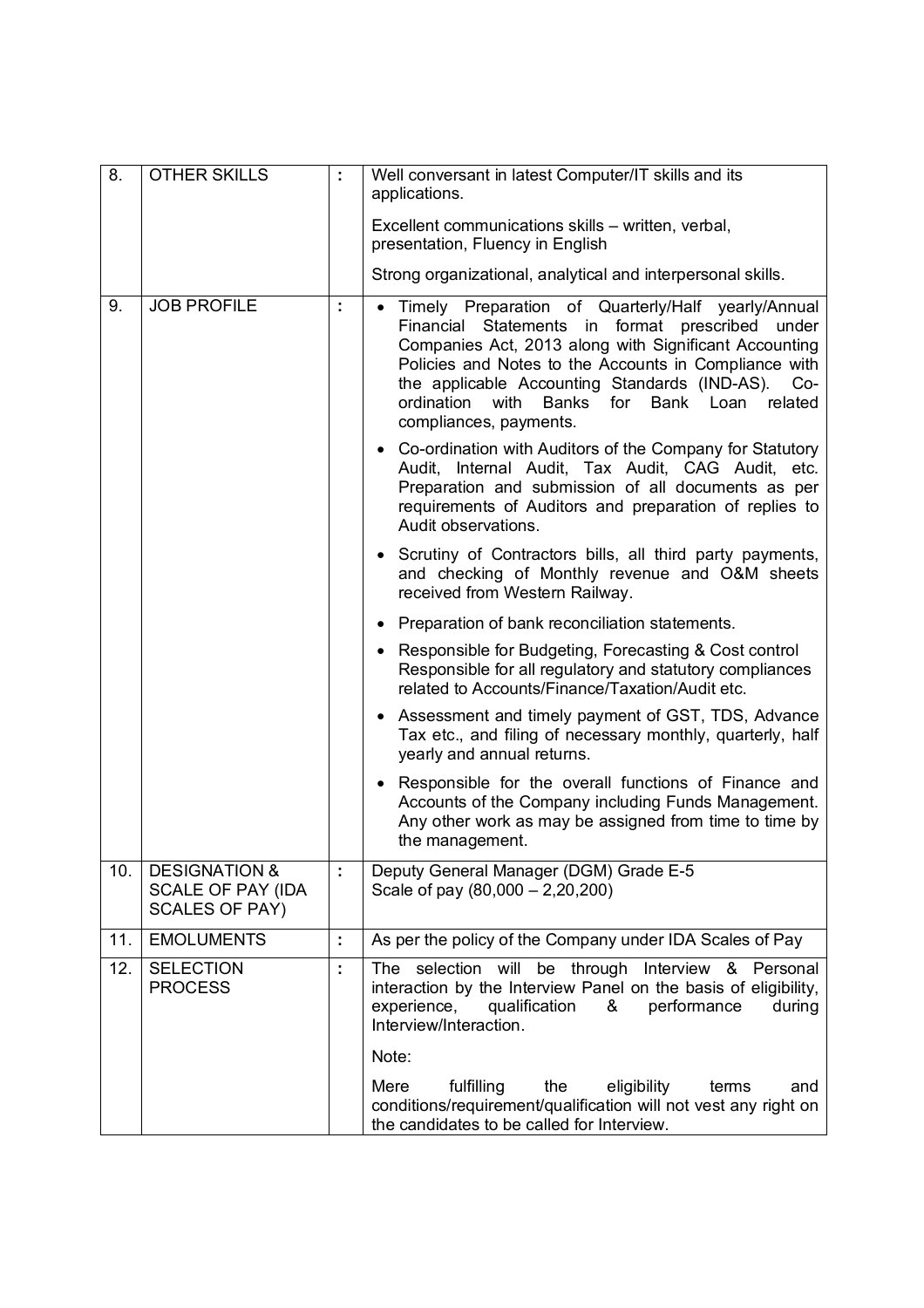|     |                                       |    | KRC reserves the right to call limited number of candidates<br>for interview after screening/short-listing with reference to<br>the candidate's qualification, suitability etc. The decisions of<br>the Company will be final.                                                                                                                                                                                                                            |
|-----|---------------------------------------|----|-----------------------------------------------------------------------------------------------------------------------------------------------------------------------------------------------------------------------------------------------------------------------------------------------------------------------------------------------------------------------------------------------------------------------------------------------------------|
| 13. | <b>HOW TO APPLY</b>                   | ÷. | Applications for the post to be submitted by eligible and<br>willing candidates in the prescribed format (duly filled and<br>complete in all respect and with all attachments) must be<br>sent via email only, to email address of the company at:<br>cosecy@kutchrail.org by 20 <sup>th</sup> February 2022.                                                                                                                                             |
|     |                                       |    | Application format attached as Annexure-A                                                                                                                                                                                                                                                                                                                                                                                                                 |
|     |                                       |    | The email containing application for the post should be<br>captioned as "Application for the Post of Chief Financial<br>Officer/KRC against Vacancy Notice No. - 01/2022 dated<br>11.01.2022                                                                                                                                                                                                                                                              |
|     |                                       |    | Note: Applications received after 20.02.2022 shall not be<br>considered by the Company.                                                                                                                                                                                                                                                                                                                                                                   |
| 14. | <b>GENERAL</b><br><b>INSTRUCTIONS</b> | ÷  | The appointment of CFO will be made on the basis of<br>permanent absorption basis in the company on successful<br>completion of the probation period of 2 years. Selection<br>will be finalized after interview of all eligible candidates<br>appearing on the date of interview. The eligible<br>candidates will be intimated of the date & venue of<br>interview in New Delhi by post/email.<br>The candidate has to submit his/her willingness for the |
|     |                                       |    | post at the time of interview itself, clearly stating that<br>he/she will join the post, if selected in the format attached<br>in Annexure B. If any candidate does not initially give his/<br>her willingness, he /she will not be interviewed. The<br>selected candidate will have to join within 3 (Three)<br>months of issue of letter of appointment. Serving officer<br>shall submit NOC of employer at the time of interview.                      |
|     |                                       |    | Applications along with detailed bio-data (with passport size<br>photograph, age, qualifications, experience, salaries drawn<br>and achievements) in the prescribed format must reach the<br>address within the time prescribed<br>following<br>in the<br>advertisement must be sent via email only, to email address<br>of the company i.e. cosecy@kutchrail.org by 20 <sup>th</sup> February<br>2022.                                                   |
|     |                                       |    | To download the application form, kindly visit Company's<br>website at: www.kutchrail.org or www.rvnl.org                                                                                                                                                                                                                                                                                                                                                 |
|     |                                       |    | Before applying for the post, a candidate should ensure that<br>he/she fulfils the eligibility criteria and other requirements<br>specified in this advertisement.                                                                                                                                                                                                                                                                                        |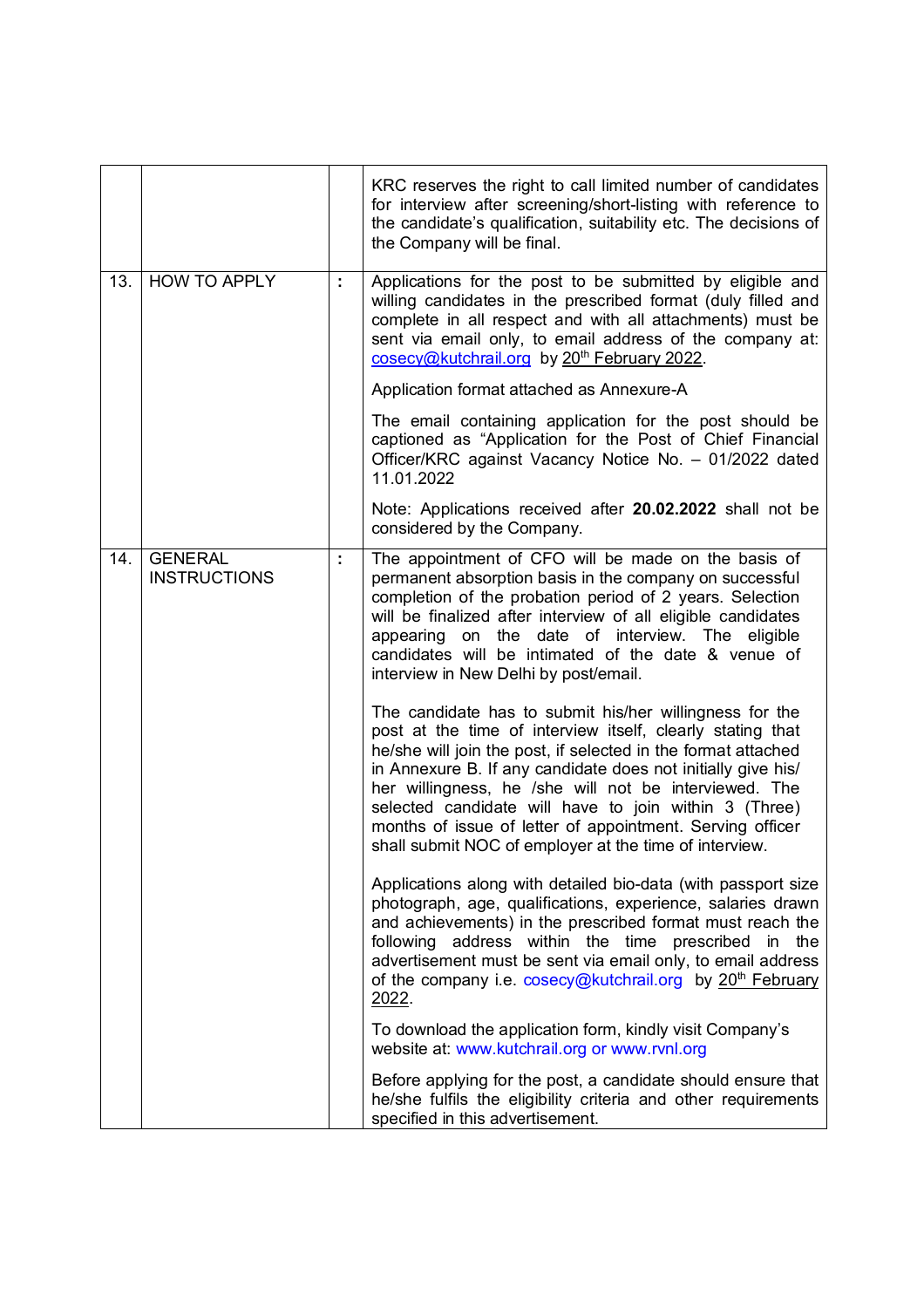| Application duly filled and signed by the candidate must be<br>prescribed<br>format<br>only<br>with<br>sent<br>in.<br>no<br>corrections/alteration/overwriting. The candidates should<br>send a self attested copy of mark sheets/certificates in<br>support of his/her education qualification/post qualification<br>experience indicated in the application form to confirm the<br>candidate's eligibility. |
|---------------------------------------------------------------------------------------------------------------------------------------------------------------------------------------------------------------------------------------------------------------------------------------------------------------------------------------------------------------------------------------------------------------|
| Candidates will have to produce original of all education<br>qualification certificates/mark sheets, experience certificates,<br>at the time of interview, failing which his/her candidature<br>may be cancelled.                                                                                                                                                                                             |
| Candidates<br>working<br>in Govt./PSU/Semi<br>Government<br>organization must submit NOC from current employer at the<br>time of interview.                                                                                                                                                                                                                                                                   |
| Applications incomplete in any respect or not in compliance<br>with the above instructions shall be liable for rejection.                                                                                                                                                                                                                                                                                     |
| Decision of the Company in all matters related to the said<br>recruitment shall be final and binding on the candidates. The<br>shall<br>not<br>entertain in<br>Company<br>this<br>behalf<br>any<br>correspondence or personal enquiry.                                                                                                                                                                        |
| Selected candidate will have to produce a valid relieving<br>letter from his/her current employer before joining the<br>service.                                                                                                                                                                                                                                                                              |
| The Company reserves the right to reject any candidate's<br>application without assigning any reason.                                                                                                                                                                                                                                                                                                         |
| Applications received after last date of receipt, shall not be<br>considered in selection process.                                                                                                                                                                                                                                                                                                            |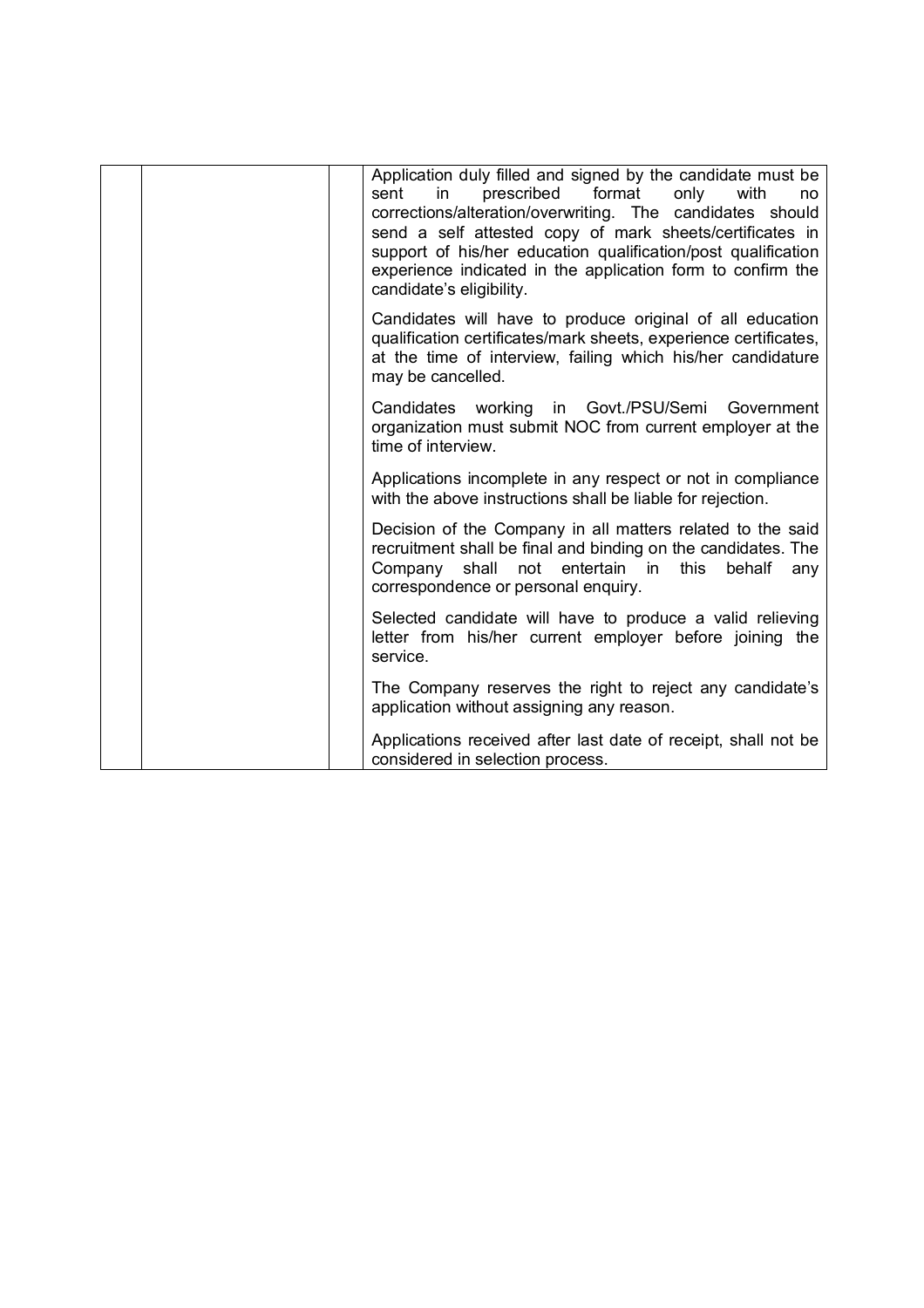#### **Annexure-A**

# **KUTCH RAILWAY COMPANY LIMITED Application for the post of Chief Financial Officer**

Affix Passport Size Photo

|     | Name of the Candidate            | $\blacksquare$      |                             |
|-----|----------------------------------|---------------------|-----------------------------|
| 2.  | Father's/Husband's Name          | ٠.                  |                             |
| 3.  | Date of Birth                    |                     |                             |
| 4.  | Age as on                        |                     | <b>Months</b><br>Yrs.       |
| 5.  | Sex                              | ٠.                  |                             |
| 6.  | Nationality                      |                     |                             |
| 7.  | Category                         | ٠<br>$\blacksquare$ | (Gen/OBC/PH/SC/ST/Ex-S/Man) |
| 8.  | <b>Permanent Address</b>         | $\blacksquare$      |                             |
| 9.  | <b>Address for Communication</b> | ٠<br>$\blacksquare$ |                             |
| 10. | Contact No.                      | ٠.                  |                             |
| 11. | Email ID                         | $\blacksquare$      |                             |
| 12. | <b>Educational Qualification</b> | ٠<br>٠.             |                             |

| Name of Exam | Name of<br><b>Board/University</b> | Year<br><b>Passing</b> | of   % of Marks   Medium of<br><b>Scores</b> | <b>Instruction</b> |
|--------------|------------------------------------|------------------------|----------------------------------------------|--------------------|
|              |                                    |                        |                                              |                    |
|              |                                    |                        |                                              |                    |
|              |                                    |                        |                                              |                    |
|              |                                    |                        |                                              |                    |

## **13. Professional Qualification**

| l Name of Exam          | Name of<br>Board/University | Year of Passing   % of Marks Scored |
|-------------------------|-----------------------------|-------------------------------------|
| CA (Essential)          |                             |                                     |
| Others (Please Specify) |                             |                                     |

# **14. Experience (starting from earliest):**

| Name of<br>Organisation<br>& Address | <b>Post</b><br><b>Held</b> | Grade | <b>Monthly</b><br>Salary (In<br>$Rs.$ ) | From/To | Details of duties<br>performed (in<br>brief) | Whether<br>worked as<br>KMP * (Yes**<br>or No) |
|--------------------------------------|----------------------------|-------|-----------------------------------------|---------|----------------------------------------------|------------------------------------------------|
|                                      |                            |       |                                         |         |                                              |                                                |
|                                      |                            |       |                                         |         |                                              |                                                |
|                                      |                            |       |                                         |         |                                              |                                                |

**\* Key Management Personnel** 

**\*\*If yes, certificate to be produced at the time of interview**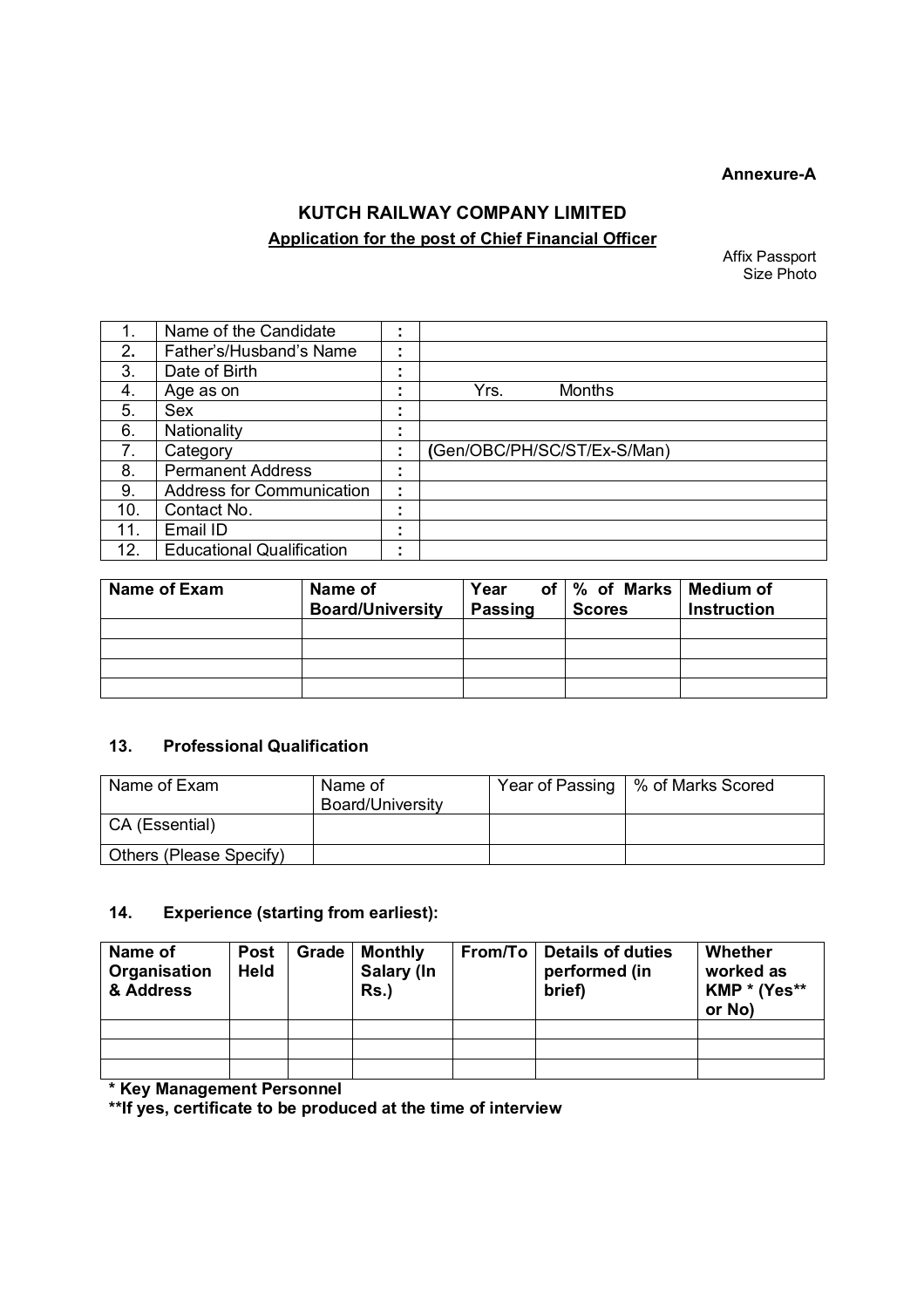| S.           | <b>Document</b>                                                                                          | <b>Mark with Yes or No</b> | <b>Remarks</b> |
|--------------|----------------------------------------------------------------------------------------------------------|----------------------------|----------------|
| No.          |                                                                                                          |                            |                |
|              | Matriculation Certificate as Age Proof                                                                   |                            |                |
| Ш.           | <b>Graduation Certificate</b>                                                                            |                            |                |
| III.         | CA Qualifying Certificate & Mark<br>Sheet                                                                |                            |                |
| IV.          | ICAI Fellow Member ship Certificate                                                                      |                            |                |
| V.           | Certificate pertaining to desirable<br>qualification                                                     |                            |                |
| VI.          | Experience Certificate(s)                                                                                |                            |                |
| VII          | Any other relevant paper/give details<br>in remarks                                                      |                            |                |
| VIII         | Diploma/Certificate course from ICAI<br>in Ind-AS, GST                                                   |                            |                |
| IX           | <b>KMP Certificate</b>                                                                                   |                            |                |
| $\mathsf{X}$ | Certificate of the turnover of the<br>Company where last employed (at<br>least for the last three years) |                            |                |

# **15. List of the documents attached (self-attested):**

I hereby declare that the above information is correct.

Signature

Place: Date: